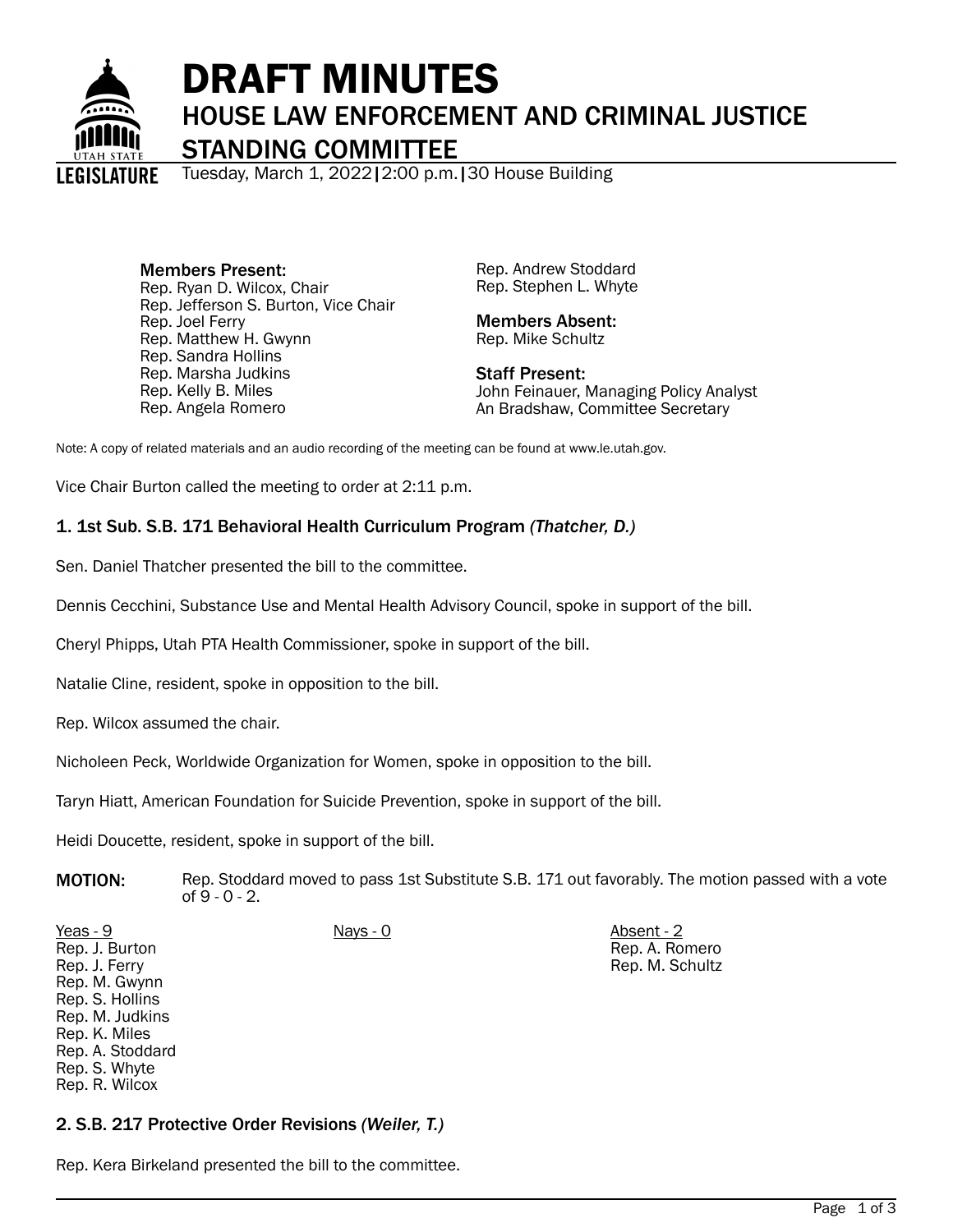### HOUSE LAW ENFORCEMENT AND CRIMINAL JUSTICE STANDING COMMITTEE DRAFT MINUTES **COMMITTEE 2022**

Erin Jemison, Utah Domestic Violence Coalition, spoke in support of the bill.

MOTION: Rep. Burton moved to pass S.B. 217 out favorably. The motion passed with a vote of 8 - 0 - 3.

Yeas - 8 Nays - 0 Absent - 3 Rep. J. Burton Rep. J. Ferry Rep. M. Gwynn Rep. M. Judkins Rep. K. Miles Rep. A. Stoddard Rep. S. Whyte Rep. R. Wilcox

**MOTION:** Rep. Stoddard moved to place S.B. 217 on the Consent Calendar. The motion passed with a vote of  $9 - 0 - 2$ .

Rep. S. Hollins Rep. A. Romero Rep. M. Schultz

Rep. A. Romero Rep. M. Schultz

Yeas - 9 Nays - 0 Absent - 2 Rep. J. Burton Rep. J. Ferry Rep. M. Gwynn Rep. S. Hollins Rep. M. Judkins Rep. K. Miles Rep. A. Stoddard Rep. S. Whyte Rep. R. Wilcox

Chair Wilcox distributed hand-written thank you cards and flashlights inscribed with "Liberty & Justice" to committee members and staff. Chair Wilcox noted that the committee hears bills dealing with sensitive and sometimes painful topics, and expressed his appreciation for the committee's work during session.

### 3. S.B. 240 Health Care Liability Insurance Amendments *(Fillmore, L.)*

Sen. Lincoln Fillmore presented the bill to the committee.

MOTION: Rep. Hollins moved to pass S.B. 240 out favorably. The motion passed with a vote of 9 - 0 - 2.

| Yeas - 9         | Nays - 0 | Absent - 2      |
|------------------|----------|-----------------|
| Rep. J. Burton   |          | Rep. J. Ferry   |
| Rep. M. Gwynn    |          | Rep. M. Schultz |
| Rep. S. Hollins  |          |                 |
| Rep. M. Judkins  |          |                 |
| Rep. K. Miles    |          |                 |
| Rep. A. Romero   |          |                 |
| Rep. A. Stoddard |          |                 |
| Rep. S. Whyte    |          |                 |
| Rep. R. Wilcox   |          |                 |

### 4. S.B. 241 Autism Coverage Amendments *(Bramble, C.)*

Sen. Curtis Bramble presented the bill with the assistance of Rebecca Brown, COO, Valley Behavioral Health.

MOTION: Rep. Burton moved to pass S.B. 241 out favorably. The motion passed with a vote of 8 - 0 - 3.